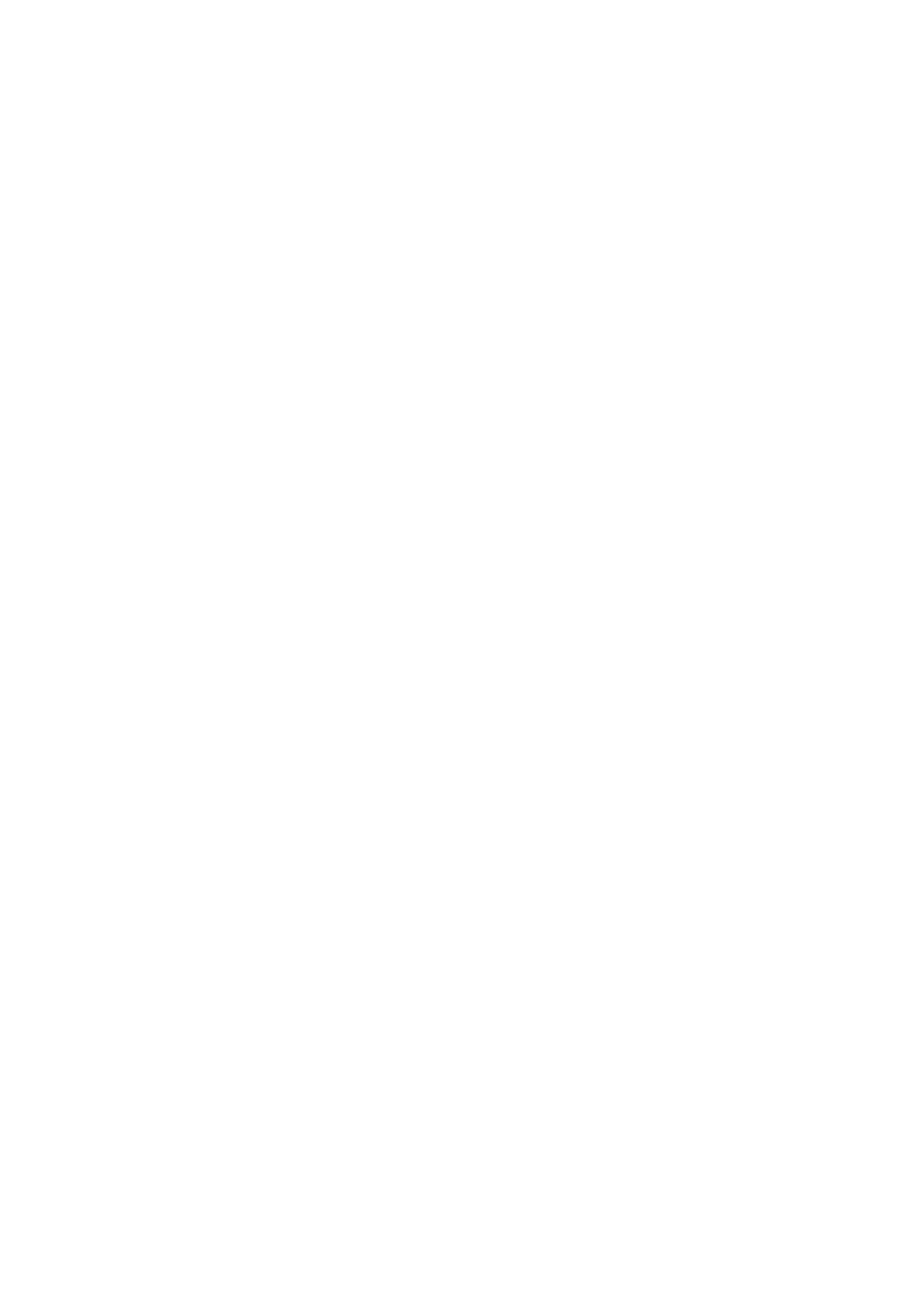

Testing Solutions for the Wireless Industry

## **Specifications**

## **Mechanical Specifications**

| Line voltage                                                        |                                                              |  |  |  |
|---------------------------------------------------------------------|--------------------------------------------------------------|--|--|--|
|                                                                     | 100 - 240 VAC, 50/60 Hz, 15 watt max.                        |  |  |  |
| Remote control                                                      |                                                              |  |  |  |
|                                                                     | RS-232C, 3 wire, DB9(p)                                      |  |  |  |
| Air connection                                                      |                                                              |  |  |  |
| Main connector                                                      | 6 mm OD hose, one-touch push-on fitting                      |  |  |  |
| Fixture control connector                                           | 4 mm OD hose, one-touch push-on fitting                      |  |  |  |
| Input air pressure                                                  | 5 to 10 bar                                                  |  |  |  |
| <b>Dimension</b>                                                    |                                                              |  |  |  |
| Inside                                                              | 287(W) x 150(D) x 97(H) mm                                   |  |  |  |
| Outside                                                             | 351(W) x 247(D) x 261(H) mm, lid closed. 410(H) mm, lid open |  |  |  |
| Weight                                                              |                                                              |  |  |  |
|                                                                     | approx. 13 kg                                                |  |  |  |
| *Packing                                                            |                                                              |  |  |  |
| Size                                                                | 515(W) x 360(D) x 397(H) mm                                  |  |  |  |
| Weight                                                              | approx. 15 kg                                                |  |  |  |
| *The size or weight of a package may vary on how to pack a package. |                                                              |  |  |  |

### **Dimensions**

#### **TC-5952C Inner Dimension**





R CVP WDL VV CPI V WV RT TP V

qpegpvtke Vge pqnqi qnwvkqpu pe VN 9/25/ C 9/25/<sup>6</sup> ockn V/cnguBevueqtr/wuceqo yyythu kgnfdq eqo yyyevueqtr/wuceqo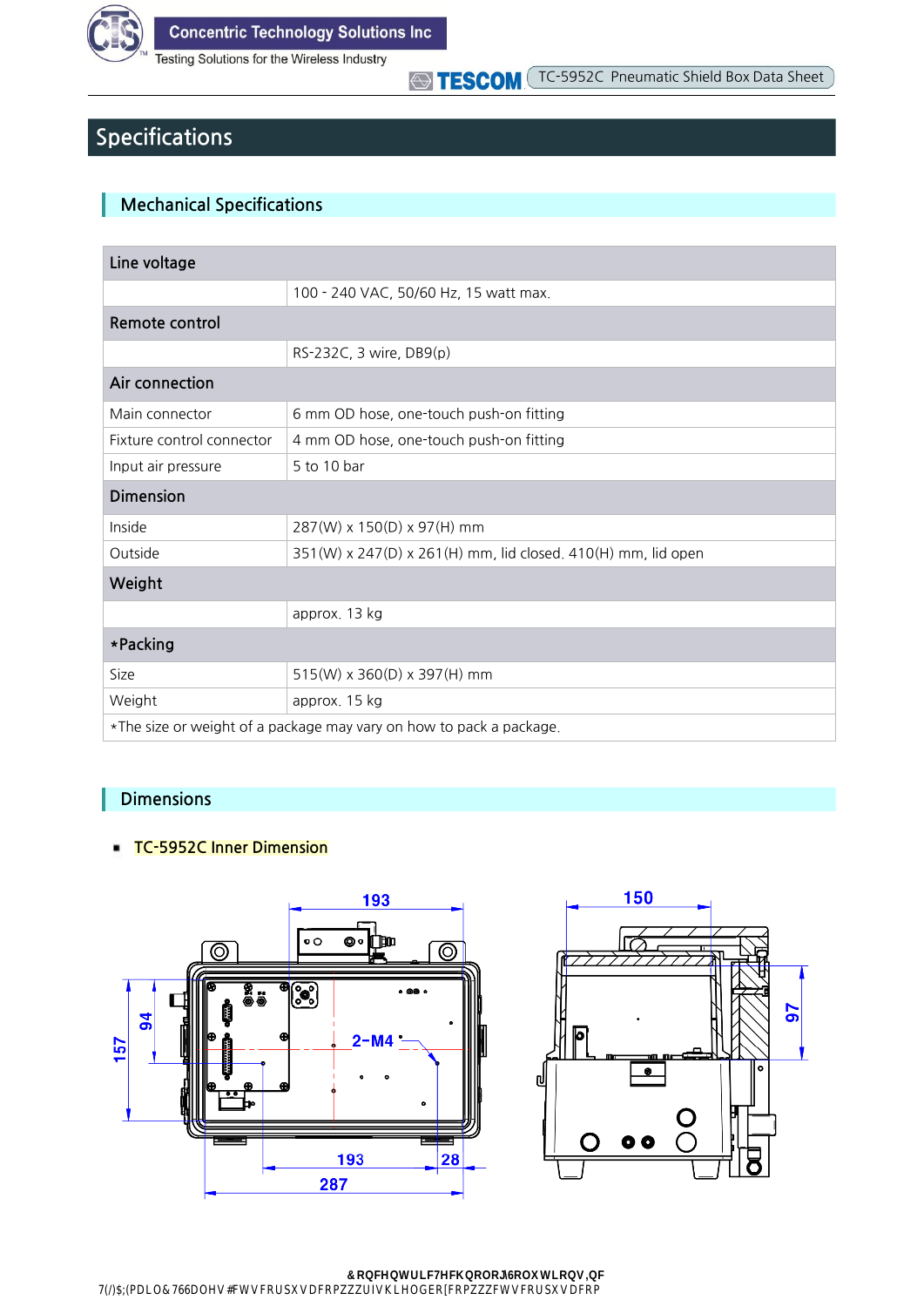

**Concentric Technology Solutions Inc** 

Testing Solutions for the Wireless Industry

**TESCOM** TC-5952C Pneumatic Shield Box Data Sheet

#### **TC-5952C Outer Dimension**









## **Typical RF Shielding**

**●** The shielding effectiveness below is measured when the blank panel is mounted; other I/O interfac e panel results a different shielding effectiveness of the shield box.

| Frequency        | Shielding effectiveness (dB) |  |  |
|------------------|------------------------------|--|--|
| 100 to 2000 MHz  | $> 70$ dB                    |  |  |
| 2000 to 3000 MHz | $> 70$ dB                    |  |  |
| 3000 to 6000 MHz | > 60 dB                      |  |  |

\*SPECIFICATIONS SUBJECT TO CHANGE WITHOUT PRIOR NOTICE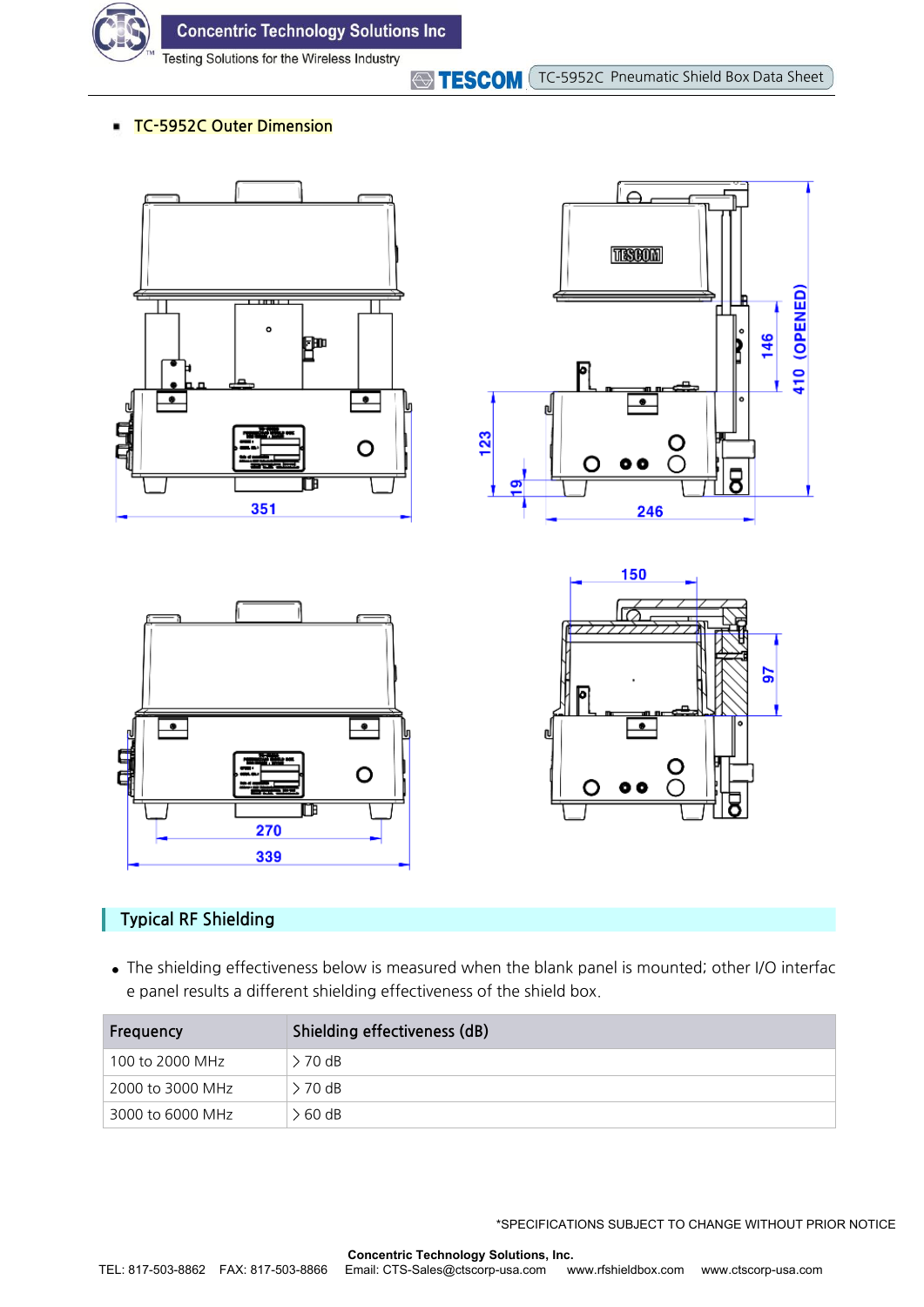

Testing Solutions for the Wireless Industry

**STESCOM** 

# **Ordering Information**

| Order Number | <b>Description</b>                                         |
|--------------|------------------------------------------------------------|
| TC-5952C     | <b>Pneumatic Shield Box (including accessories bellow)</b> |
|              | Test Report                                                |
|              | RF Cable, RG-400S, N(m) to N(m) 1 m, 1 pc                  |
|              | DATA Cable, DB9(s) to DB9(s) 2 m, 1 pc                     |
|              | Power Cable, 220 V, 1 pc                                   |
|              | Hand Valve, 1 pc                                           |
|              | Lid Stopper, 1 pc                                          |

### **Custom I/O Interface Panel**

**●** Customized I/O Interface panels are available. Please contact Tescom sales team or your local distri butor.

| I/O Interface          | <b>Order Number</b> | <b>Typical Data Rate /</b><br>Line Voltage  | *Typical Shielding                                                           |
|------------------------|---------------------|---------------------------------------------|------------------------------------------------------------------------------|
| DB37, 1000pF pi Filter | 3409-0012-1         | 3 Mbps / 100 VDC,<br>5 Amps max             | >70 dB from 0.5 to 2 GHz<br>>80 dB from 2 to 3 GHz<br>>70 dB from 3 to 6 GHz |
| DB25, 1000pF pi Filter | 3409-0009-1         | 3 Mbps / 100 VDC,<br>5 Amps max             | >70 dB from 0.5 to 2 GHz<br>>80 dB from 2 to 3 GHz<br>>70 dB from 3 to 6 GHz |
| DB25, 100pF pi Filter  | 3409-0014-1         | 10 Mbps / 100 VDC,<br>5 Amps max            | >50 dB from 0.5 to 2 GHz<br>>60 dB from 2 to 3 GHz<br>>60 dB from 3 to 6 GHz |
| DB9, 1000pF pi Filter  | 3409-0008-1         | 3 Mbps / 100 VDC,<br>5 Amps max             | >70 dB from 0.5 to 2 GHz<br>>80 dB from 2 to 3 GHz<br>>70 dB from 3 to 6 GHz |
| DB9, 100pF pi Filter   | 3409-0010-1         | 10 Mbps / 100 VDC,<br>5 Amps max            | >50 dB from 0.5 to 2 GHz<br>>60 dB from 2 to 3 GHz<br>>60 dB from 3 to 6 GHz |
| USB 2.0 Filter         | 3409-0018A-3        | 480 Mbps / 5 V, 500 mA /<br>Max Current: 5A | >60 dB from 0.5 to 2 GHz<br>>70 dB from 2 to 3 GHz<br>>70 dB from 3 to 6 GHz |

\*SPECIFICATIONS SUBJECT TO CHANGE WITHOUT PRIOR NOTICE